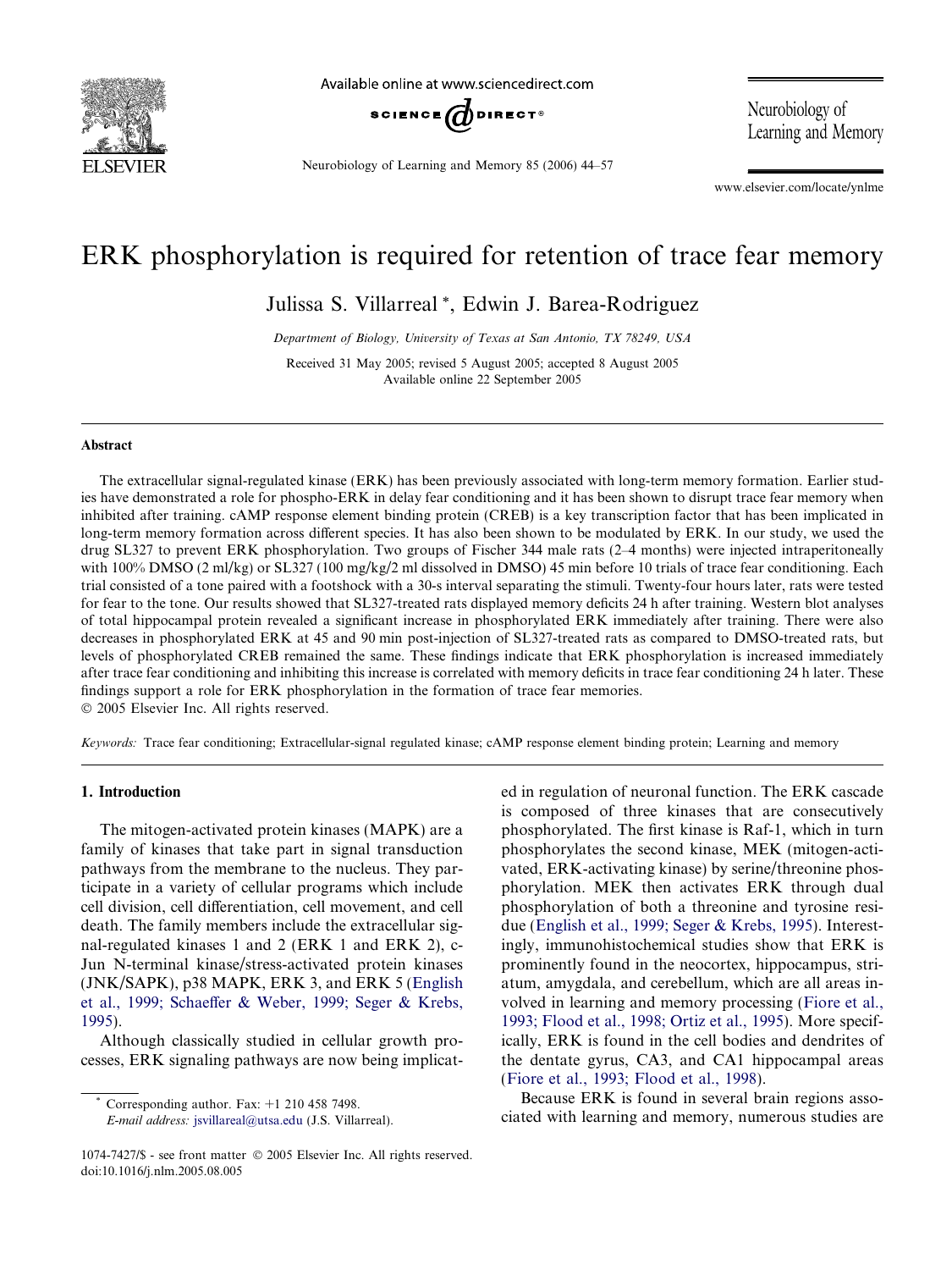now focusing on ERK in the regulation of neuronal function and memory processing. Numerous studies have shown that the ERK cascade is important in both invertebrate and vertebrate memory systems. Long-term facilitation in Aplysia is inhibited with the addition of antibodies against phosphorylated ERK or MEK inhibitors in the presynaptic cell [\(Martin et al., 1997\)](#page--1-0). [Crow,](#page--1-0) [Xue-Bian, Siddiqi, Kang, and Neary \(1998\)](#page--1-0) also show that in vitro one-trial conditioning and multi-trial Pavlovian conditioning in Hermissenda results in the activation of ERK. More recently, phosphorylation of extra-nuclear ERK in the crab Chasmagnathus was important for long-term memory consolidation ([Feld,](#page--1-0) [Dimant, Delorenzi, Coso, & Romano, 2005\)](#page--1-0). Additionally, levels of phosphorylated ERK increase in the insular cortex by a taste experience that produces a long-term taste memory. Equally important, inhibiting ERK phosphorylation in the insular cortex before exposure to a novel taste in a conditioned taste aversion task causes long-term taste memory deficits [\(Berman, Hazvi,](#page--1-0) [Rosenblum, Seger, & Dudai, 1998](#page--1-0)). Hippocampally associated tasks such as the Morris water maze, contextual fear conditioning, and inhibitory avoidance require ERK phosphorylation as well. Using a specific inhibitor (SL327) of MEK to prevent phosphorylation of ERK, studies show that mice are impaired in contextual learning as well as spatial learning ([Selcher, Atkins, Trzaskos,](#page--1-0) [Paylor, & Sweatt, 1999](#page--1-0)). Additionally, another inhibitor of MEK, PD098059, blocked long-term spatial memory in rats trained in the water maze ([Blum, Moore, Adams,](#page--1-0) [& Dash, 1999\). Atkins, Selcher, Petraitis, Trzaskos, &](#page--1-0) [Sweatt \(1998\)](#page--1-0) show that ERK is activated in the hippocampus after tone and contextual conditioning and is needed for consolidation of this learning. Furthermore, studies using PD098059 have shown that hippocampal ERK is involved in retention of an inhibitory avoidance task, specifically in a time-dependent manner ([Walz](#page--1-0) [et al., 1999, 2000\)](#page--1-0). Transient increases in ERK phosphorylation can also be seen in the amygdala after delay fear conditioning, and infusion of U0126 into the lateral amygdala impairs long-term memory of this fear conditioning [\(Schafe et al., 2000](#page--1-0)). These studies strongly support a role for ERK phosphorylation in learning and memory processes.

cAMP response element binding protein (CREB) is a part of a large family of structurally related proteins that bind to cAMP response element (CRE)-containing promoter sites of different genes. The critical event in CREB activation is the phosphorylation of Serine133 in the kinase-inducible domain (KID), which includes concensus phosphorylation sites for protein kinase A, protein kinase C, calcium/calmodulin kinases, and RSK2. This phosphorylation can be regulated by increases or decreases in the levels of cAMP and calcium, which activate these kinases [as reviewed in [\(Silva, Kogan, Frank](#page--1-0)[land, & Kida, 1998; Lamprecht, 1999\)](#page--1-0)]. The involvement

of CREB in learning and memory processes has been extensively studied across different species (Aplysia, Drosophila, rat, and mouse). Long-term facilitation in Aplysia cultured neurons was disrupted after injection of oligonucleotides with CRE sequences [\(Dash, Hochner,](#page--1-0) [& Kandel, 1990\)](#page--1-0). In Drosophila, pretraining disruption of CREB function through transgenic expression of a dominant-negative CREB protein caused long-term memory deficits in olfactory learning and memory ([Yin et al., 1994](#page--1-0)). Mice with a  $CREB^{\alpha\overline{\Delta}}$  mutation have long-term memory impairments in contextual fear conditioning, the Morris water maze, and the social transmission of food preferences ([Bourtchuladze et al.,](#page--1-0) [1994; Kogan et al., 1997\)](#page--1-0). [Guzowski & McGaugh](#page--1-0) [\(1997\)](#page--1-0) showed that pretraining intrahippocampal infusion of CREB antisense oligodeoxynucleotides (ODN) produce disruptions in CREB protein levels and that this disruption impaired retention in rats trained in the Morris water maze, suggesting an importance of CREB in the consolidation of memory processes initiated at the time of training.

Trace fear conditioning is a task in which the subject must learn to associate a conditioned stimulus (CS; tone) with an unconditioned stimulus (US; foot shock) when they are separated over time. This information is referred to as being temporally discontiguous. [Rawlins](#page--1-0) [\(1985\)](#page--1-0) has suggested that most tasks sensitive to hippocampal damage contain some form of temporally discontiguous information, which must be used to solve the learning task correctly. Young rats with hippocampal lesions are impaired in both trace eye blink and trace fear conditioning ([McEchron, Bouwmeester, Tseng,](#page--1-0) [Weiss, & Disterhoft, 1998; Weiss, Bouwmeester, Power,](#page--1-0) [& Disterhoft, 1999](#page--1-0)). Thus, the hippocampus is important for connecting temporally discontiguous events.

Recently, [Runyan, Moore, & Dash \(2004\)](#page--1-0) examined the role of the medial prefrontal cortex in trace fear conditioning through inhibition of the ERK cascade. Pre-training prefrontal cortex infusions of the MEK inhibitor, U0126, impaired trace memory retention. In subsequent experiments, post-training infusions of U0126 in the hippocampus also disrupted trace memory retention. However, their behavioral protocol differed from ours in that they used a shorter tone, a shorter trace period, and a lower shock intensity and duration. Also, freezing was measured only during the trace period of testing. Additionally, post-training hippocampal infusions of U0126 were used, which only allow for study of consolidation and does not address acquisition of trace fear conditioning. In our experiments, we used pre-training intraperitoneally (IP) injections of the MEK inhibitor SL327 to investigate acquisition and consolidation of trace fear conditioning. Furthermore, they investigated the levels of phosphorylated ERK after trace fear conditioning and found an increase at 1 h after training [\(Runyan et al., 2004](#page--1-0)).